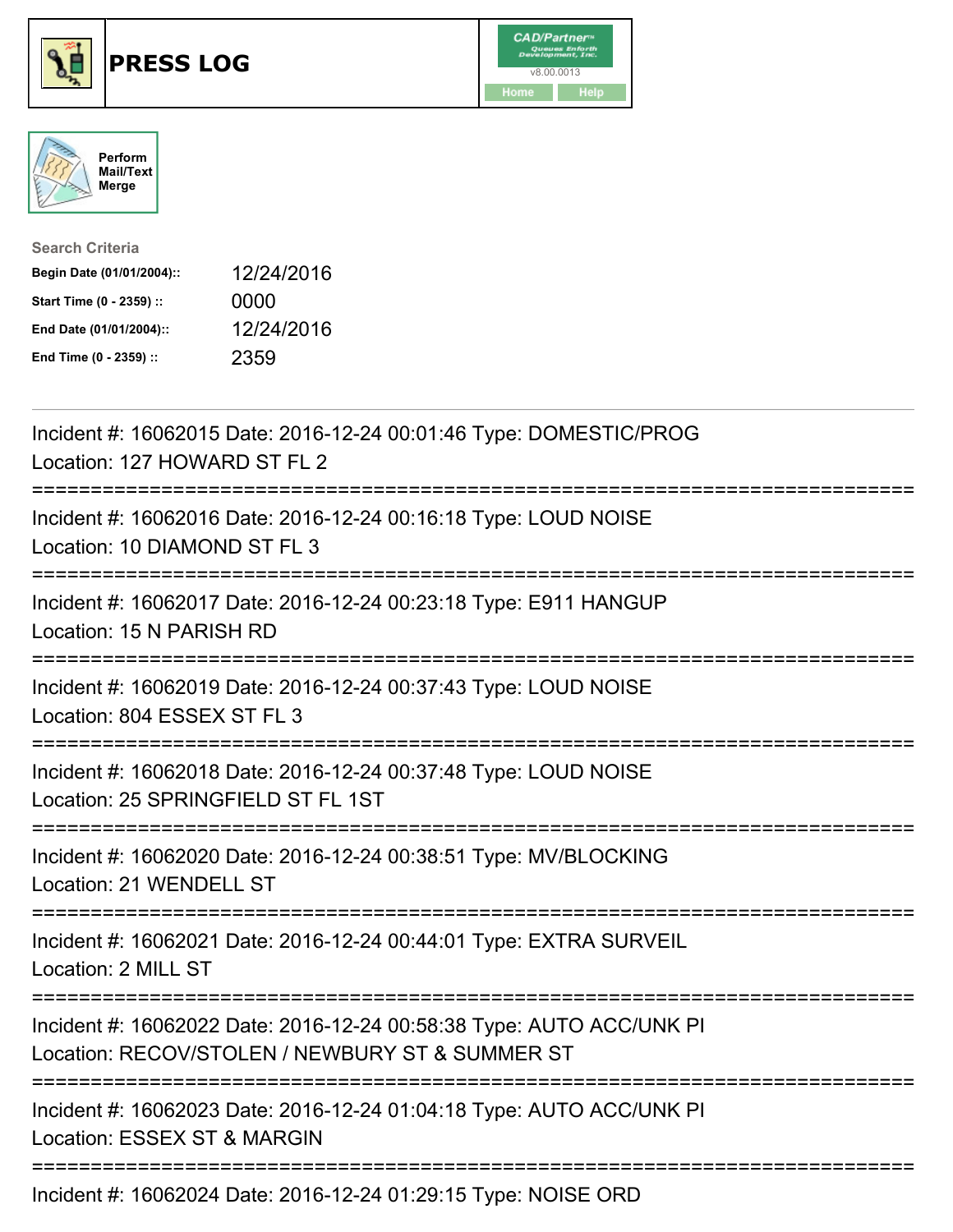Location: 2 INMAN ST #15

=========================================================================== Incident #: 16062025 Date: 2016-12-24 01:45:47 Type: M/V STOP Location: PARK ST & WALNUT ST =========================================================================== Incident #: 16062026 Date: 2016-12-24 01:47:24 Type: M/V STOP Location: ESSEX ST & LAWRENCE ST =========================================================================== Incident #: 16062027 Date: 2016-12-24 01:58:19 Type: BUILDING CHK Location: SEVEN ELEVEN / 370 BROADWAY =========================================================================== Incident #: 16062028 Date: 2016-12-24 02:06:46 Type: M/V STOP Location: LAWRENCE ST & PARK ST =========================================================================== Incident #: 16062029 Date: 2016-12-24 02:10:35 Type: NOISE ORD Location: 41 BROOK ST FL 3 =========================================================================== Incident #: 16062030 Date: 2016-12-24 02:11:35 Type: FIGHT Location: MEIRE LOUNGE / 102 ESSEX ST =========================================================================== Incident #: 16062031 Date: 2016-12-24 02:13:39 Type: FIGHT Location: 1 MILL ST =========================================================================== Incident #: 16062032 Date: 2016-12-24 02:28:29 Type: M/V STOP Location: HAVERHILL ST & JACKSON ST =========================================================================== Incident #: 16062033 Date: 2016-12-24 02:30:16 Type: FIGHT Location: AVON ST & JACKSON ST =========================================================================== Incident #: 16062034 Date: 2016-12-24 02:31:10 Type: NOISE ORD Location: 22 SMITH ST #2 =========================================================================== Incident #: 16062035 Date: 2016-12-24 02:32:21 Type: M/V STOP Location: ESSEX ST & UNION ST =========================================================================== Incident #: 16062036 Date: 2016-12-24 02:33:43 Type: M/V STOP Location: ESSEX ST & UNION ST =========================================================================== Incident #: 16062038 Date: 2016-12-24 02:33:58 Type: NOISE ORD Location: 10 PROSPECT CT #2 =========================================================================== Incident #: 16062037 Date: 2016-12-24 02:35:15 Type: TOW OF M/V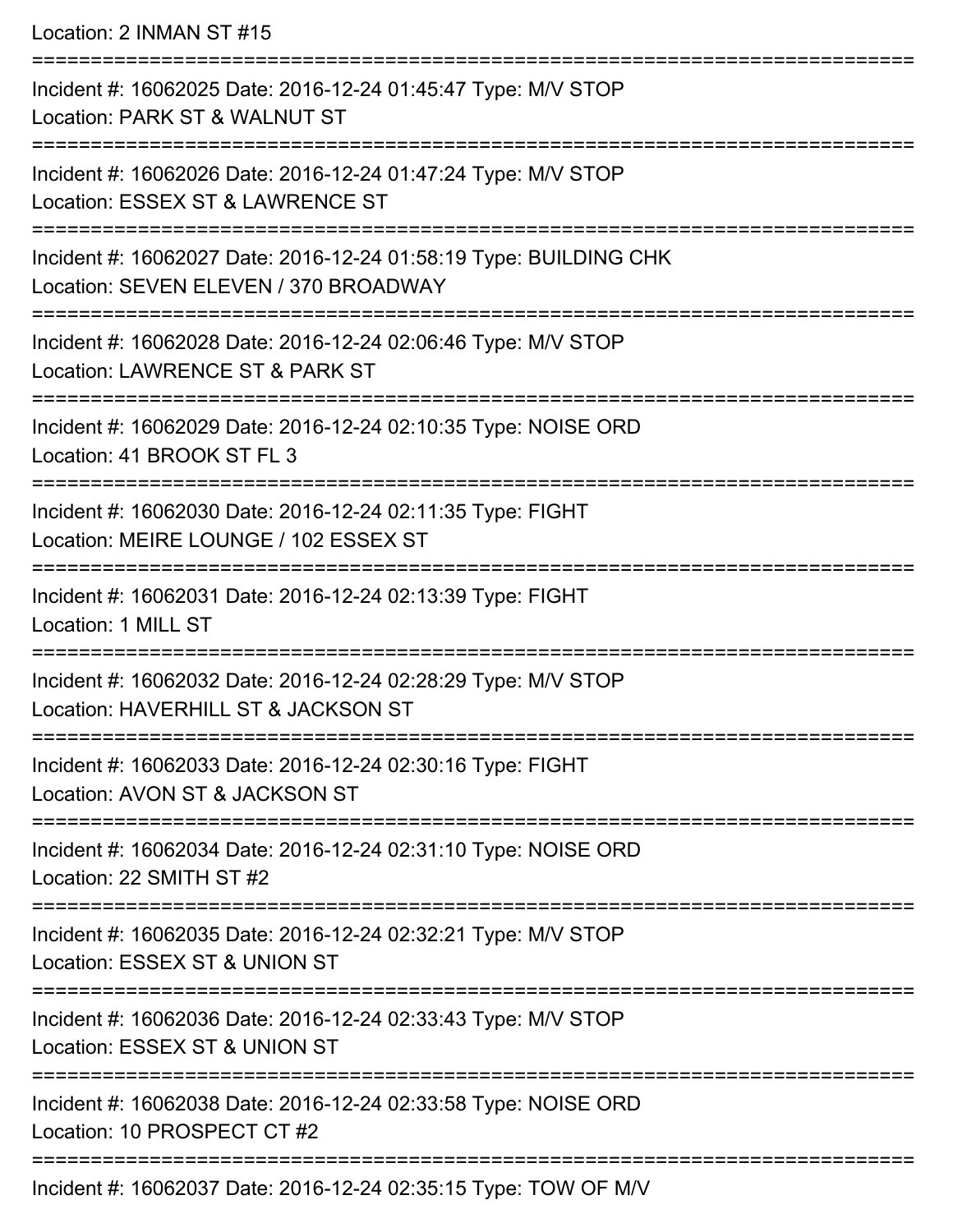| Incident #: 16062039 Date: 2016-12-24 02:36:41 Type: M/V STOP<br>Location: SAM'S FOOD STORE / 389 BROADWAY |
|------------------------------------------------------------------------------------------------------------|
| Incident #: 16062040 Date: 2016-12-24 02:37:01 Type: DOMESTIC/PAST<br>Location: 174 NEWBURY ST             |
| Incident #: 16062041 Date: 2016-12-24 02:47:47 Type: GUN CALL<br>Location: 199 NEWBURY ST                  |
| Incident #: 16062042 Date: 2016-12-24 02:51:04 Type: NOISE ORD<br>Location: 166 ANDOVER ST FL 1            |
| Incident #: 16062043 Date: 2016-12-24 02:54:09 Type: A&B PAST<br>Location: CENTRE ST & HAMPSHIRE ST        |
| Incident #: 16062044 Date: 2016-12-24 03:05:55 Type: SUICIDE ATTEMPT<br>Location: 324 S UNION ST #2        |
| Incident #: 16062045 Date: 2016-12-24 03:08:38 Type: M/V STOP<br>Location: ANDOVER ST & BEACON ST          |
| Incident #: 16062046 Date: 2016-12-24 03:10:31 Type: M/V STOP<br>Location: S UNION ST & WINTHROP AV        |
| Incident #: 16062047 Date: 2016-12-24 03:18:16 Type: M/V STOP<br>Location: TOW / JACKSON ST & SUMMER ST    |
| Incident #: 16062048 Date: 2016-12-24 03:19:02 Type: M/V STOP<br>Location: JACKSON ST & OAK ST             |
| Incident #: 16062049 Date: 2016-12-24 03:29:17 Type: FIGHT<br>Location: 535 LOWELL ST                      |
| Incident #: 16062050 Date: 2016-12-24 03:30:57 Type: UNKNOWN PROB<br>Location: 576 HAVERHILL ST            |
| Incident #: 16062051 Date: 2016-12-24 03:38:28 Type: M/V STOP<br>Location: RELIEFS INN / 1 MARKET ST       |
| Incident #: 16062052 Date: 2016-12-24 03:39:10 Type: M/V STOP                                              |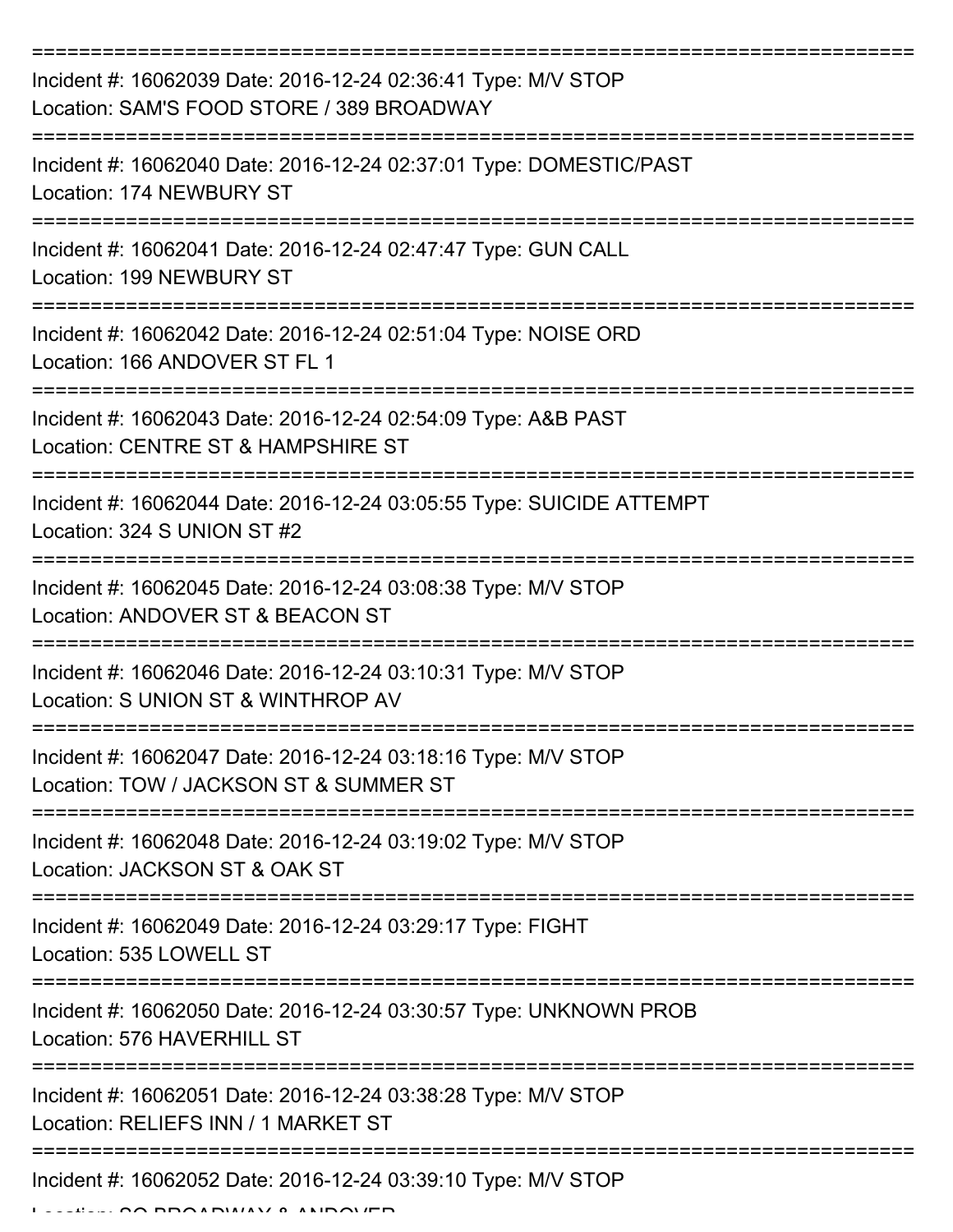| Incident #: 16062053 Date: 2016-12-24 03:52:45 Type: FIGHT<br>Location: 198 PARK ST                          |
|--------------------------------------------------------------------------------------------------------------|
| Incident #: 16062054 Date: 2016-12-24 03:54:18 Type: LOST PROPERTY<br>Location: 260 E HAVERHILL ST #7        |
| Incident #: 16062055 Date: 2016-12-24 04:21:06 Type: LOST PROPERTY<br>Location: 80 WATER ST                  |
| Incident #: 16062056 Date: 2016-12-24 04:30:19 Type: AUTO ACC/UNK PI<br>Location: 309 PROSPECT ST            |
| Incident #: 16062057 Date: 2016-12-24 05:35:59 Type: LOUD NOISE<br><b>Location: 88 HAVERHILL ST</b>          |
| Incident #: 16062058 Date: 2016-12-24 06:18:27 Type: ALARM/BURG<br>Location: SUPERIOR CLEANERS / 37 ESSEX ST |
| Incident #: 16062059 Date: 2016-12-24 08:26:48 Type: STOL/MV/PAS<br>Location: 5 CORNISH ST                   |
| Incident #: 16062060 Date: 2016-12-24 09:01:07 Type: AMBULANCE ASSSI<br>Location: 82 NESMITH ST              |
| Incident #: 16062061 Date: 2016-12-24 09:31:38 Type: M/V STOP<br>Location: BROADWAY & HAVERHILL ST           |
| Incident #: 16062062 Date: 2016-12-24 09:38:35 Type: M/V STOP<br>Location: ESSEX ST & FRANKLIN ST            |
| Incident #: 16062063 Date: 2016-12-24 09:41:39 Type: M/V STOP<br>Location: S BROADWAY & SHATTUCK ST          |
| Incident #: 16062064 Date: 2016-12-24 09:42:32 Type: M/V STOP<br>Location: S UNION ST & WINTHROP AV          |
| Incident #: 16062065 Date: 2016-12-24 09:42:54 Type: KEEP PEACE<br>Location: 149 WATER ST                    |
| Incident #: 16062066 Date: 2016-12-24 09:46:09 Type: M/V STOP                                                |

Location: ESSEX ST & HAMPSHIRE ST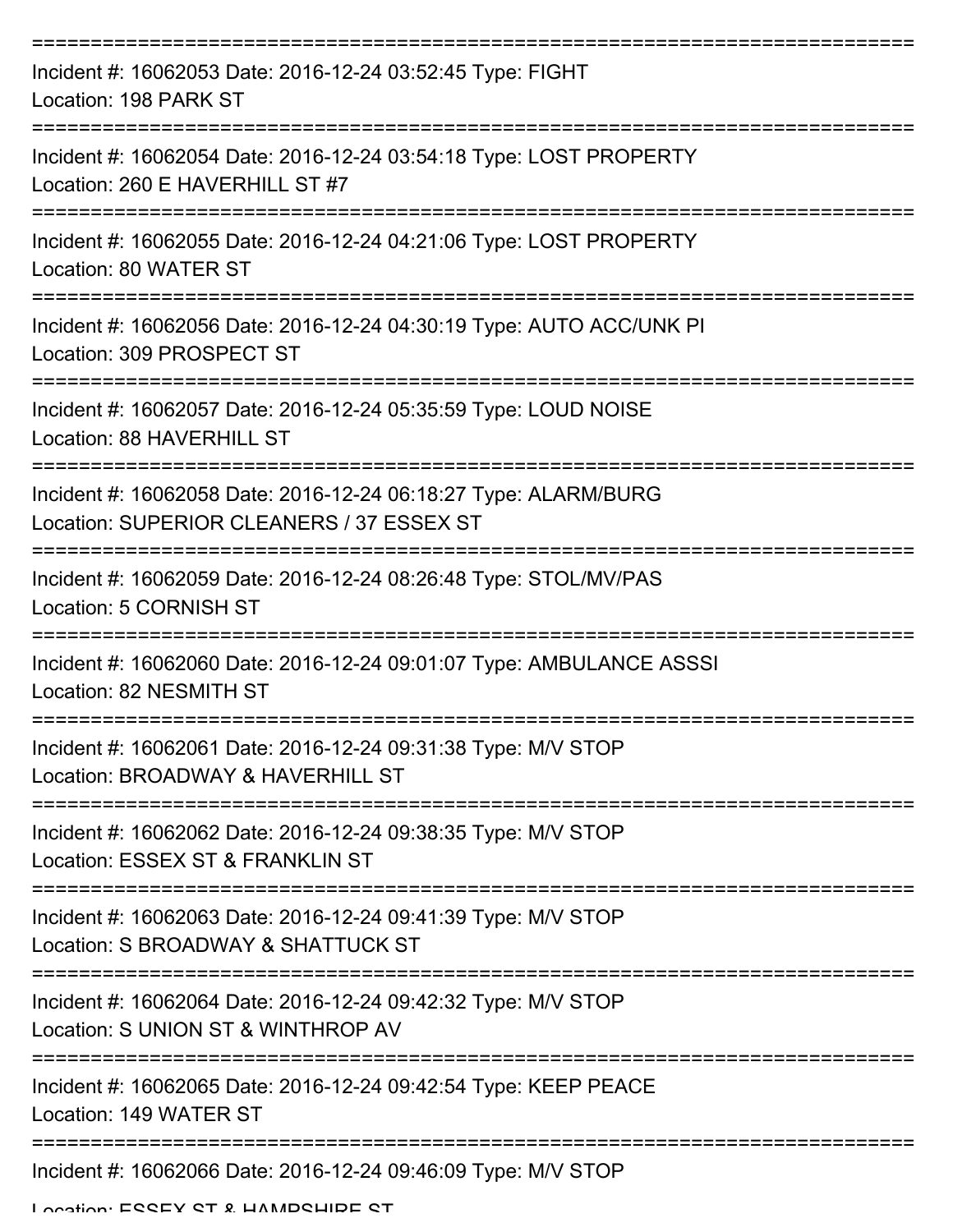| Incident #: 16062067 Date: 2016-12-24 09:46:50 Type: M/V STOP<br>Location: BRADFORD ST & BROADWAY                   |
|---------------------------------------------------------------------------------------------------------------------|
| Incident #: 16062068 Date: 2016-12-24 09:50:52 Type: AUTO ACC/NO PI<br>Location: DUNKIN DONUTS / 226 WINTHROP AV    |
| Incident #: 16062069 Date: 2016-12-24 10:00:38 Type: M/V STOP<br>Location: BROADWAY & LOWELL ST                     |
| Incident #: 16062070 Date: 2016-12-24 10:01:50 Type: M/V STOP<br>Location: BERKELEY ST & BRUCE ST                   |
| Incident #: 16062071 Date: 2016-12-24 10:05:03 Type: M/V STOP<br>Location: ANDOVER ST & S UNION ST                  |
| Incident #: 16062072 Date: 2016-12-24 10:05:48 Type: MV/BLOCKING<br>Location: 115 UNION ST                          |
| ---------------<br>Incident #: 16062073 Date: 2016-12-24 10:06:25 Type: M/V STOP<br>Location: BROADWAY & CONCORD ST |
| Incident #: 16062074 Date: 2016-12-24 10:09:26 Type: M/V STOP<br>Location: GRAFTON ST & S UNION ST                  |
| Incident #: 16062075 Date: 2016-12-24 10:09:55 Type: M/V STOP<br>Location: BROADWAY & LOWELL ST                     |
| Incident #: 16062076 Date: 2016-12-24 10:10:19 Type: M/V STOP<br>Location: LORING ST & SALEM ST                     |
| Incident #: 16062077 Date: 2016-12-24 10:11:44 Type: M/V STOP<br>Location: INMAN ST & S BROADWAY                    |
| Incident #: 16062078 Date: 2016-12-24 10:16:14 Type: M/V STOP<br>Location: JAMAICA ST & S UNION ST                  |
| Incident #: 16062079 Date: 2016-12-24 10:16:54 Type: M/V STOP<br>Location: CENTRE ST & HAMPSHIRE ST                 |
| Incident #: 16062080 Date: 2016-12-24 10:19:18 Type: LOST PROPERTY<br>Location: 133 S BROADWAY                      |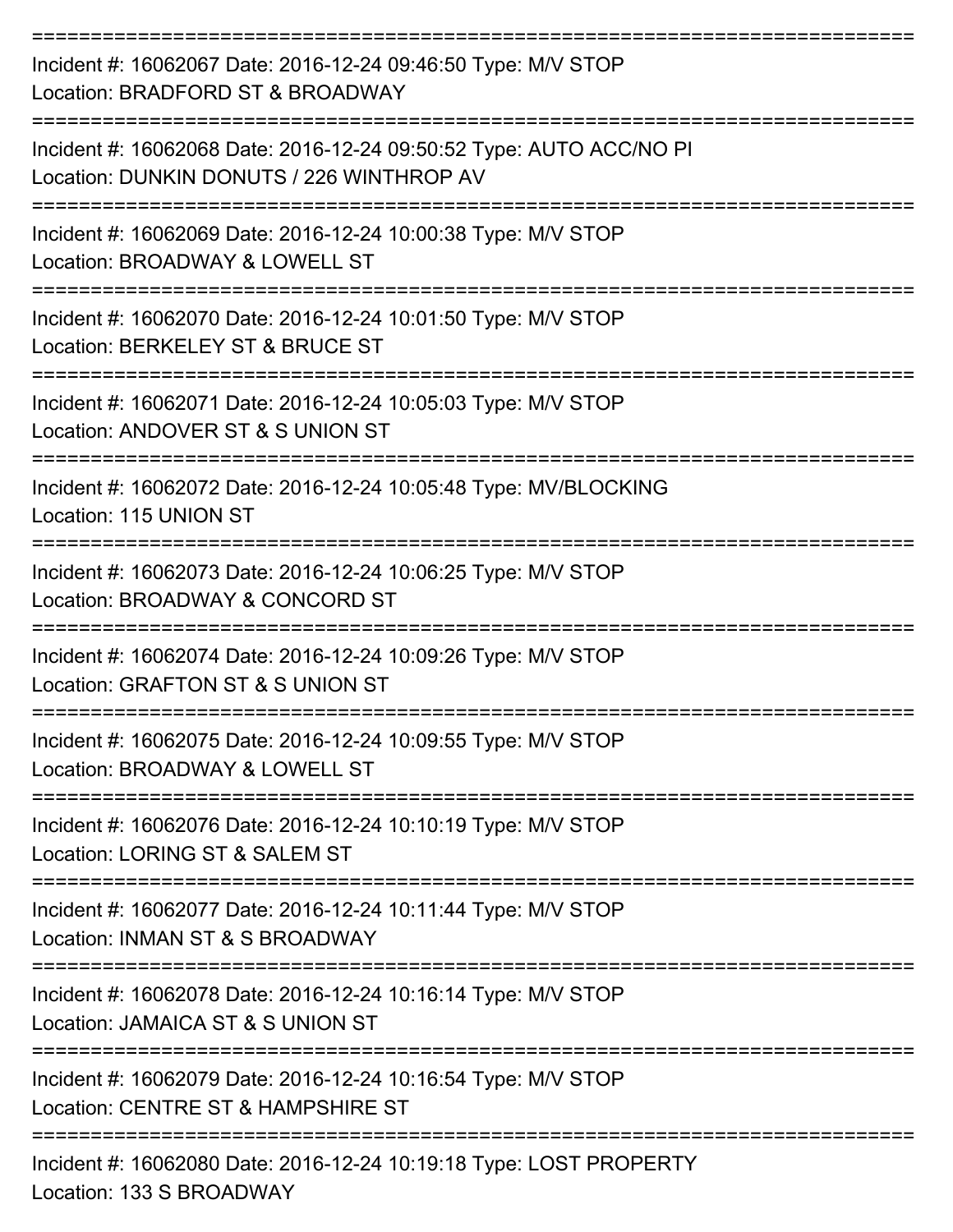| Incident #: 16062081 Date: 2016-12-24 10:20:07 Type: M/V STOP<br>Location: BROADWAY & CONCORD ST                                       |
|----------------------------------------------------------------------------------------------------------------------------------------|
| :=======================<br>Incident #: 16062082 Date: 2016-12-24 10:21:44 Type: M/V STOP<br>Location: 73 WINTHROP AV                  |
| Incident #: 16062085 Date: 2016-12-24 10:26:35 Type: MV/BLOCKING<br>Location: 9 WILLOUGHBY ST                                          |
| Incident #: 16062083 Date: 2016-12-24 10:26:56 Type: M/V STOP<br>Location: ANDOVER ST & S UNION ST                                     |
| Incident #: 16062084 Date: 2016-12-24 10:27:35 Type: M/V STOP<br>Location: BROADWAY & CONCORD ST                                       |
| ==============================<br>Incident #: 16062086 Date: 2016-12-24 10:29:39 Type: M/V STOP<br>Location: MT VERNON ST & S BROADWAY |
| Incident #: 16062087 Date: 2016-12-24 10:31:47 Type: M/V STOP<br>Location: 13 MELROSE ST                                               |
| ===============================<br>Incident #: 16062088 Date: 2016-12-24 10:32:38 Type: M/V STOP<br>Location: S UNION ST & GRAFTON ST  |
| Incident #: 16062089 Date: 2016-12-24 10:37:30 Type: M/V STOP<br>Location: CAMBRIDGE ST & S UNION ST                                   |
| Incident #: 16062090 Date: 2016-12-24 10:38:14 Type: M/V STOP<br>Location: PARKER ST & SALEM ST                                        |
| Incident #: 16062091 Date: 2016-12-24 10:41:15 Type: M/V STOP<br>Location: LAFAYETTE AV & S BROADWAY                                   |
| Incident #: 16062092 Date: 2016-12-24 10:43:48 Type: M/V STOP<br>Location: CAMBRIDGE ST & S UNION ST                                   |
| Incident #: 16062093 Date: 2016-12-24 10:44:06 Type: MEDIC SUPPORT<br>Location: 77 S UNION ST                                          |
| Incident #: 16062094 Date: 2016-12-24 10:44:49 Type: M/V STOP<br>Location: 11 BODWELL ST                                               |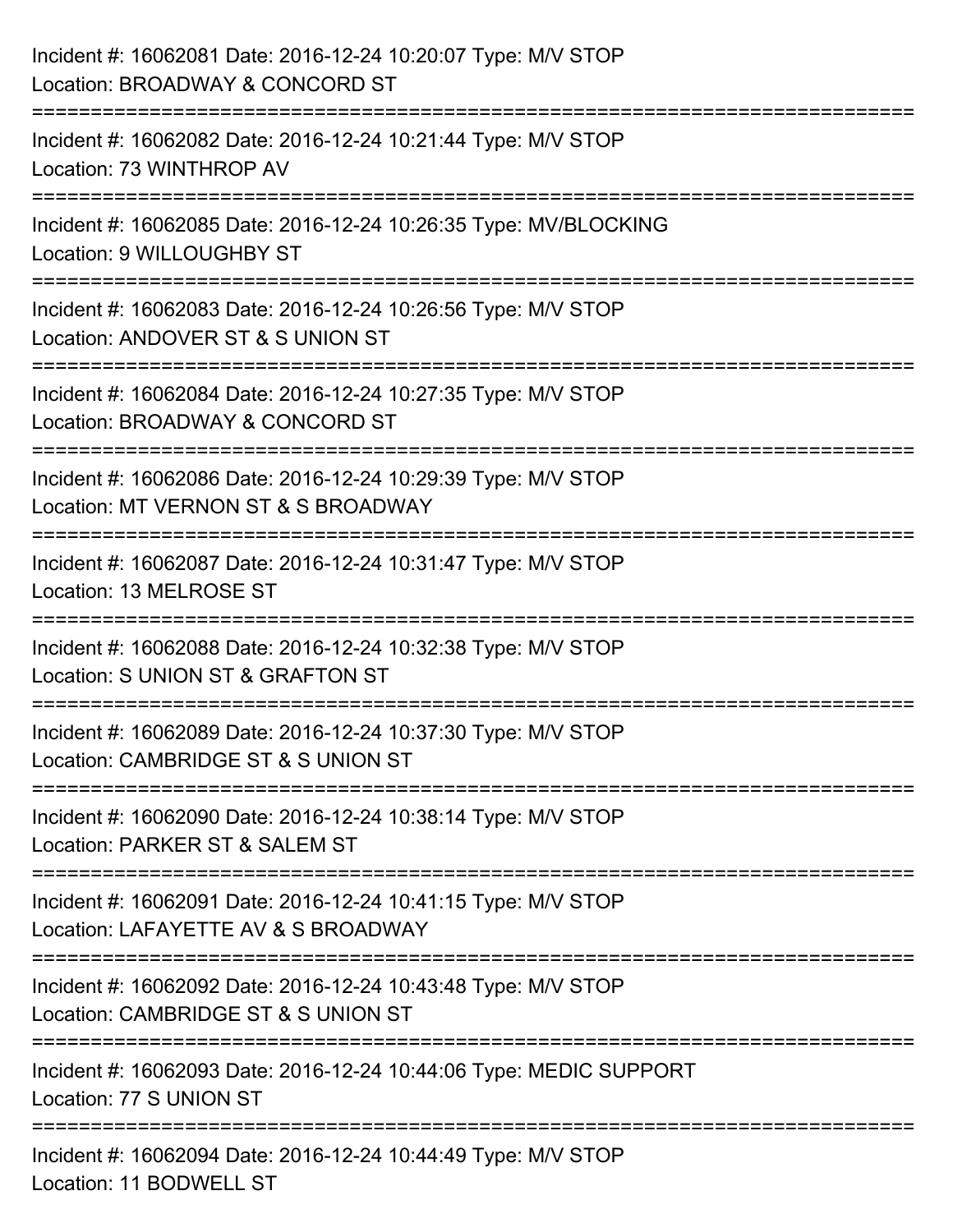| Incident #: 16062095 Date: 2016-12-24 10:52:57 Type: M/V STOP<br>Location: 300 JACKSON ST                                            |
|--------------------------------------------------------------------------------------------------------------------------------------|
| Incident #: 16062096 Date: 2016-12-24 10:54:38 Type: M/V STOP<br>Location: MT VERNON ST & TAFT ST                                    |
| Incident #: 16062097 Date: 2016-12-24 10:56:19 Type: M/V STOP<br>Location: 53 BODWELL ST                                             |
| Incident #: 16062098 Date: 2016-12-24 10:58:04 Type: M/V STOP<br>Location: BERKELEY ST & MONTGOMERY ST                               |
| Incident #: 16062099 Date: 2016-12-24 10:58:26 Type: M/V STOP<br>Location: BAILEY ST & S UNION ST<br>.----------------------------   |
| Incident #: 16062100 Date: 2016-12-24 11:02:52 Type: M/V STOP<br>Location: BERKELEY ST & JACKSON ST                                  |
| Incident #: 16062101 Date: 2016-12-24 11:05:11 Type: M/V STOP<br>Location: S UNION ST & SALEM ST                                     |
| Incident #: 16062102 Date: 2016-12-24 11:06:58 Type: M/V STOP<br>Location: BROADWAY & VALLEY ST                                      |
| Incident #: 16062103 Date: 2016-12-24 11:07:54 Type: M/V STOP<br>Location: 28 MELROSE ST                                             |
| Incident #: 16062104 Date: 2016-12-24 11:09:43 Type: M/V STOP<br>Location: GORHAM ST & S BROADWAY                                    |
| Incident #: 16062105 Date: 2016-12-24 11:19:53 Type: M/V STOP<br>Location: MARGIN ST & MELVIN ST                                     |
| Incident #: 16062106 Date: 2016-12-24 11:21:06 Type: M/V STOP<br>Location: COMMON ST & HAMPSHIRE ST                                  |
| Incident #: 16062107 Date: 2016-12-24 11:25:47 Type: WARRANT SERVE<br>Location: 61 BRADFORD ST                                       |
| ===================================<br>Incident #: 16062108 Date: 2016-12-24 11:32:00 Type: M/V STOP<br><b>Location: FRANKLIN ST</b> |

===========================================================================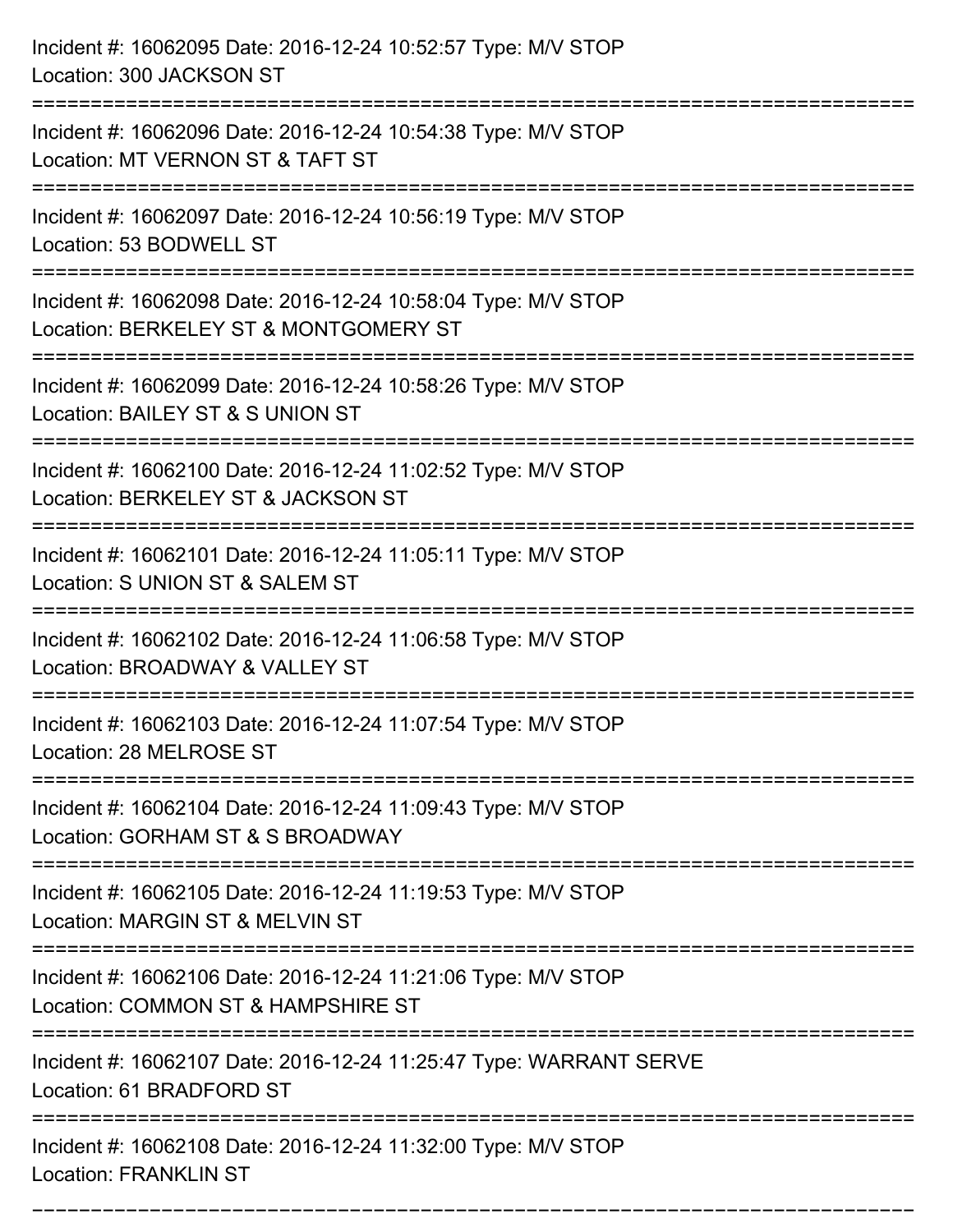| Incident #: 16062109 Date: 2016-12-24 11:34:13 Type: LIC PLATE STO<br>Location: 20 LEA ST                                                    |
|----------------------------------------------------------------------------------------------------------------------------------------------|
| Incident #: 16062110 Date: 2016-12-24 11:40:07 Type: WARRANT SERVE<br><b>Location: 1 TREMONT ST</b>                                          |
| Incident #: 16062111 Date: 2016-12-24 11:52:47 Type: WARRANT SERVE<br>Location: 24 TENNEY ST                                                 |
| Incident #: 16062112 Date: 2016-12-24 12:04:21 Type: GENERAL SERV<br>Location: 412 HAMPSHIRE ST                                              |
| Incident #: 16062113 Date: 2016-12-24 12:06:30 Type: CK WELL BEING<br><b>Location: 8 HARRIMAN ST</b><br>------------------------------------ |
| Incident #: 16062114 Date: 2016-12-24 12:12:38 Type: WARRANT SERVE<br>Location: 70 HAVERHILL ST                                              |
| Incident #: 16062115 Date: 2016-12-24 12:33:56 Type: M/V STOP<br>Location: BROADWAY & VALLEY ST                                              |
| Incident #: 16062116 Date: 2016-12-24 12:38:16 Type: LARCENY/PAST<br>Location: 9 TEWKSBURY ST                                                |
| Incident #: 16062117 Date: 2016-12-24 13:14:15 Type: MEDIC SUPPORT<br>Location: 125 SYLVESTER ST                                             |
| Incident #: 16062118 Date: 2016-12-24 13:16:35 Type: NOTIFICATION<br>Location: 240 BAILEY ST                                                 |
| Incident #: 16062119 Date: 2016-12-24 13:24:36 Type: GENERAL SERV<br>Location: 139 GARDEN ST                                                 |
| Incident #: 16062120 Date: 2016-12-24 13:37:27 Type: M/V STOP<br>Location: 90 LOWELL ST                                                      |
| Incident #: 16062121 Date: 2016-12-24 13:38:39 Type: UNWANTEDGUEST<br>Location: 187 BROADWAY                                                 |
| Incident #: 16062122 Date: 2016-12-24 13:42:50 Type: M/V STOP<br>Location: COMMON ST & HAMPSHIRE ST                                          |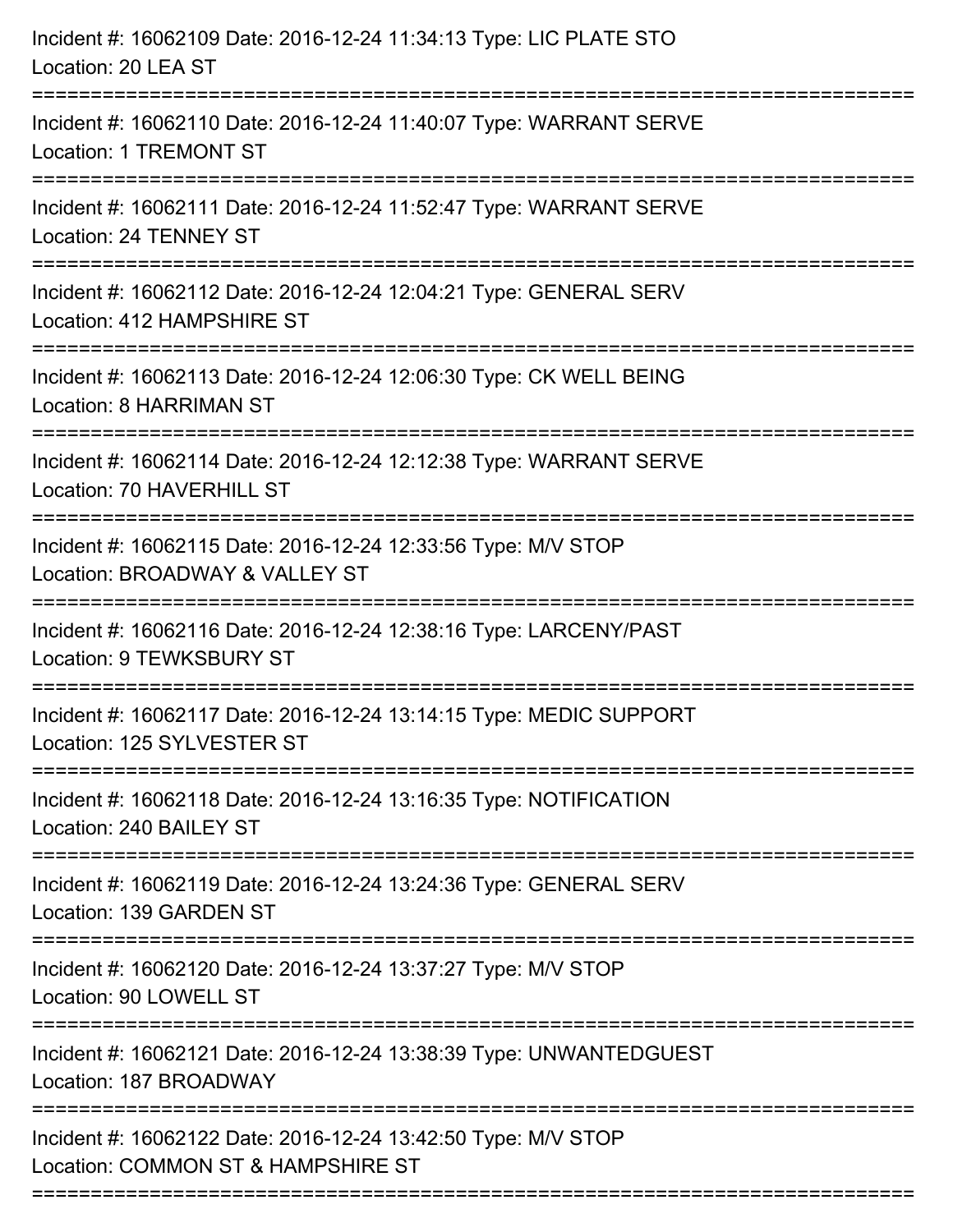Location: 193 S UNION ST =========================================================================== Incident #: 16062124 Date: 2016-12-24 13:48:36 Type: LOST PROPERTY Location: 20 CROSBY ST =========================================================================== Incident #: 16062125 Date: 2016-12-24 14:03:29 Type: M/V STOP Location: ALLYN TER & BERKELEY ST =========================================================================== Incident #: 16062126 Date: 2016-12-24 14:05:13 Type: LOUD NOISE Location: 28 BAILEY ST =========================================================================== Incident #: 16062127 Date: 2016-12-24 14:10:05 Type: M/V STOP Location: 106 BERKELEY ST =========================================================================== Incident #: 16062128 Date: 2016-12-24 14:14:17 Type: LOUD NOISE Location: 48 SARATOGA ST =========================================================================== Incident #: 16062129 Date: 2016-12-24 14:20:25 Type: LOUD NOISE Location: 28 BAILEY ST =========================================================================== Incident #: 16062130 Date: 2016-12-24 14:22:10 Type: SUS PERS/MV Location: 38 BERKELEY ST =========================================================================== Incident #: 16062131 Date: 2016-12-24 14:23:55 Type: M/V STOP Location: BROADWAY & LOWELL ST =========================================================================== Incident #: 16062132 Date: 2016-12-24 14:31:50 Type: M/V STOP Location: LEBANON ST & WHITE ST =========================================================================== Incident #: 16062134 Date: 2016-12-24 14:37:11 Type: DOMESTIC/PAST Location: 10 SAXONIA AV =========================================================================== Incident #: 16062133 Date: 2016-12-24 14:37:54 Type: ASSIST FIRE Location: 322 PROSPECT ST =========================================================================== Incident #: 16062135 Date: 2016-12-24 14:46:38 Type: ASSIST FIRE Location: 322 PROSPECT ST ===========================================================================

Incident #: 16062136 Date: 2016-12-24 15:06:52 Type: CK WELL BEING Location: 101 GREENWOOD ST

Incident #: 16062137 Date: 2016 12 24 15:16:13 Type: CK WELL BEING

===========================================================================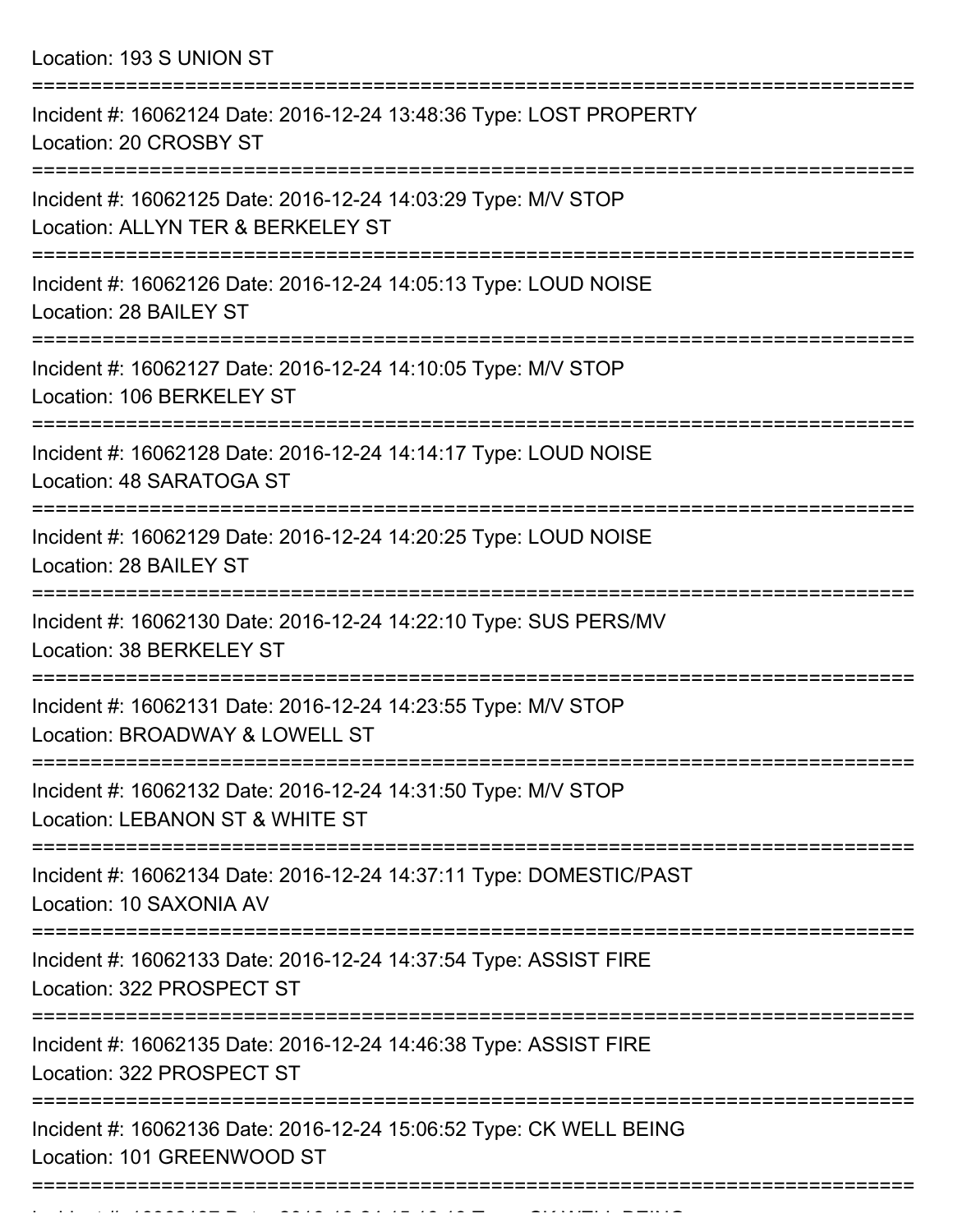Location: 101 GREENWOOD ST

| Incident #: 16062138 Date: 2016-12-24 15:36:01 Type: M/V STOP<br>Location: MT VERNON ST & S BROADWAY                         |
|------------------------------------------------------------------------------------------------------------------------------|
| Incident #: 16062139 Date: 2016-12-24 15:43:10 Type: STOL/MV/PAS<br>Location: 96 CROSS ST                                    |
| Incident #: 16062140 Date: 2016-12-24 15:48:15 Type: M/V STOP<br>Location: ANDOVER ST & STATE ST                             |
| Incident #: 16062143 Date: 2016-12-24 15:53:12 Type: UNKNOWN PROB<br>Location: 8 CANTON ST FL 3                              |
| Incident #: 16062142 Date: 2016-12-24 15:53:26 Type: INVEST CONT<br>Location: 96 CROSS ST                                    |
| Incident #: 16062141 Date: 2016-12-24 15:53:47 Type: HIT & RUN M/V<br>Location: BROADWAY & HAVERHILL ST                      |
| Incident #: 16062144 Date: 2016-12-24 16:06:45 Type: ALARM/BURG<br>Location: 280 MERRIMACK STREET FL 3                       |
| Incident #: 16062145 Date: 2016-12-24 16:31:49 Type: TENANT PROB<br>Location: 22 BIRCH ST                                    |
| Incident #: 16062146 Date: 2016-12-24 16:32:05 Type: INVESTIGATION<br>Location: 31 MAY ST                                    |
| Incident #: 16062147 Date: 2016-12-24 16:32:08 Type: MV/BLOCKING<br>Location: 101 OLIVE AV                                   |
| Incident #: 16062148 Date: 2016-12-24 16:41:16 Type: UNKNOWN PROB<br>Location: 693 ESSEX ST                                  |
| Incident #: 16062149 Date: 2016-12-24 16:43:26 Type: AUTO ACC/UNK PI<br>Location: METROPOLITAN CREDIT UNION / 215 S BROADWAY |
| Incident #: 16062150 Date: 2016-12-24 17:07:03 Type: ALARM/BURG<br>Location: 15 BUSWELL ST                                   |
|                                                                                                                              |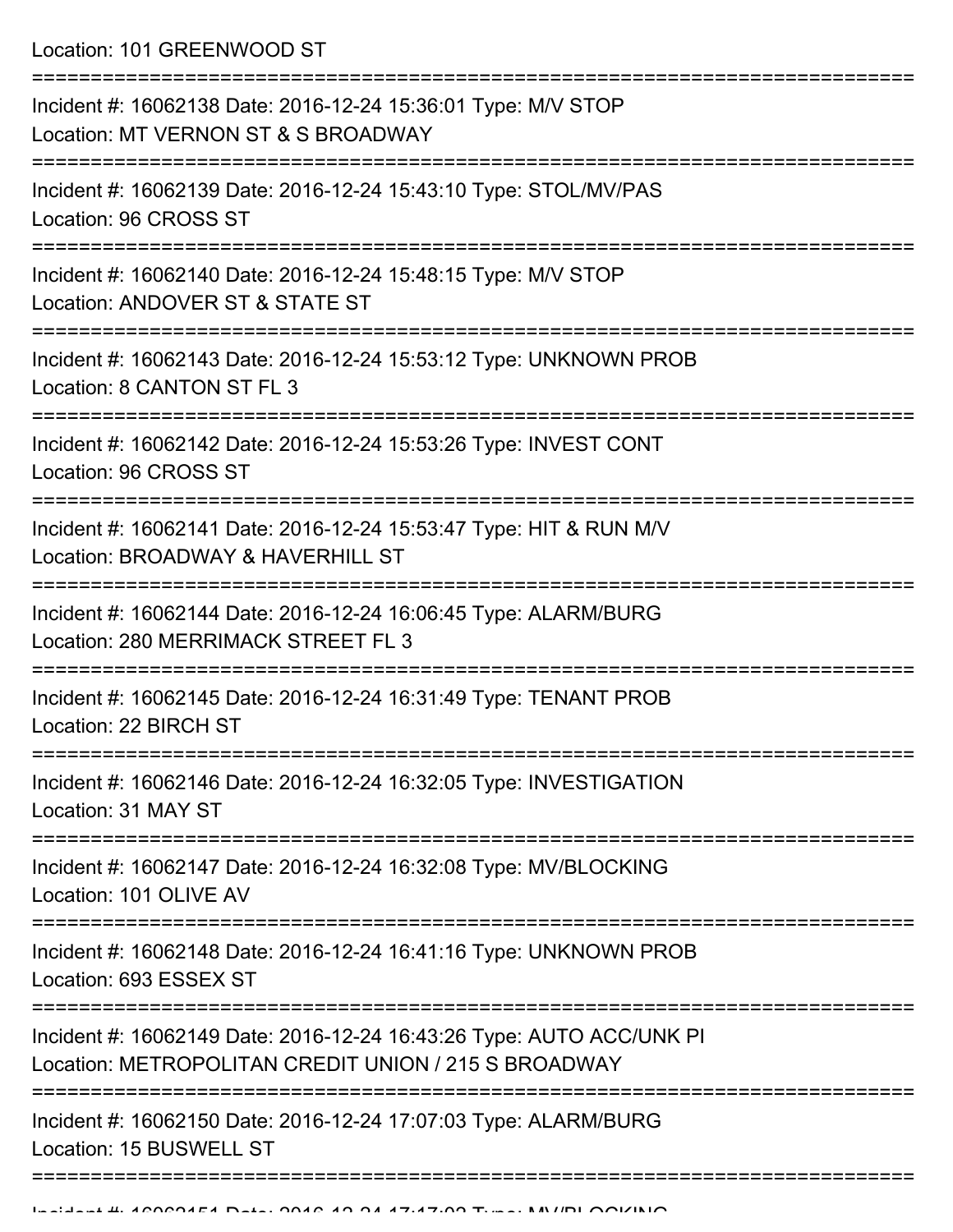| Location: 21 TREMONT ST                                                                                                               |
|---------------------------------------------------------------------------------------------------------------------------------------|
| Incident #: 16062152 Date: 2016-12-24 17:22:46 Type: HIT & RUN M/V<br>Location: 138 NEWBURY ST<br>:================================== |
| Incident #: 16062153 Date: 2016-12-24 17:28:55 Type: NOISE ORD<br>Location: 20 MARIE LN                                               |
| Incident #: 16062154 Date: 2016-12-24 17:35:13 Type: AUTO ACC/NO PI<br>Location: 533 BROADWAY<br>===================================  |
| Incident #: 16062155 Date: 2016-12-24 17:39:42 Type: M/V STOP<br>Location: BRADFORD ST & BROADWAY                                     |
| Incident #: 16062156 Date: 2016-12-24 17:40:26 Type: STOL/MV/PAS<br>Location: 5 ACTON ST<br>-----------------------------             |
| Incident #: 16062157 Date: 2016-12-24 17:44:52 Type: M/V STOP<br>Location: HAVERHILL ST & MARGIN ST<br>========================       |
| Incident #: 16062158 Date: 2016-12-24 17:54:35 Type: M/V STOP<br>Location: S UNION ST & WINTHROP AV<br>:=====================         |
| Incident #: 16062162 Date: 2016-12-24 17:55:57 Type: HIT & RUN M/V<br>Location: ESSEX ST & OXFORD ST                                  |
| Incident #: 16062159 Date: 2016-12-24 17:57:18 Type: M/V STOP<br>Location: BROADWAY & CONCORD ST                                      |
| Incident #: 16062160 Date: 2016-12-24 18:07:00 Type: M/V STOP<br>Location: CENTRAL BRIDGE / 0 MERRIMACK ST                            |
| Incident #: 16062163 Date: 2016-12-24 18:13:09 Type: DOMESTIC/PROG<br>Location: 10 ROWE ST                                            |
| Incident #: 16062161 Date: 2016-12-24 18:13:13 Type: M/V STOP<br>Location: BROADWAY & CONCORD ST                                      |
| Incident #: 16062164 Date: 2016-12-24 18:14:59 Type: MV/BLOCKING<br>Location: 30 BELMONT ST                                           |
|                                                                                                                                       |

Incident #: 16062165 Date: 2016-12-24 18:30:33 Type: M/V STOP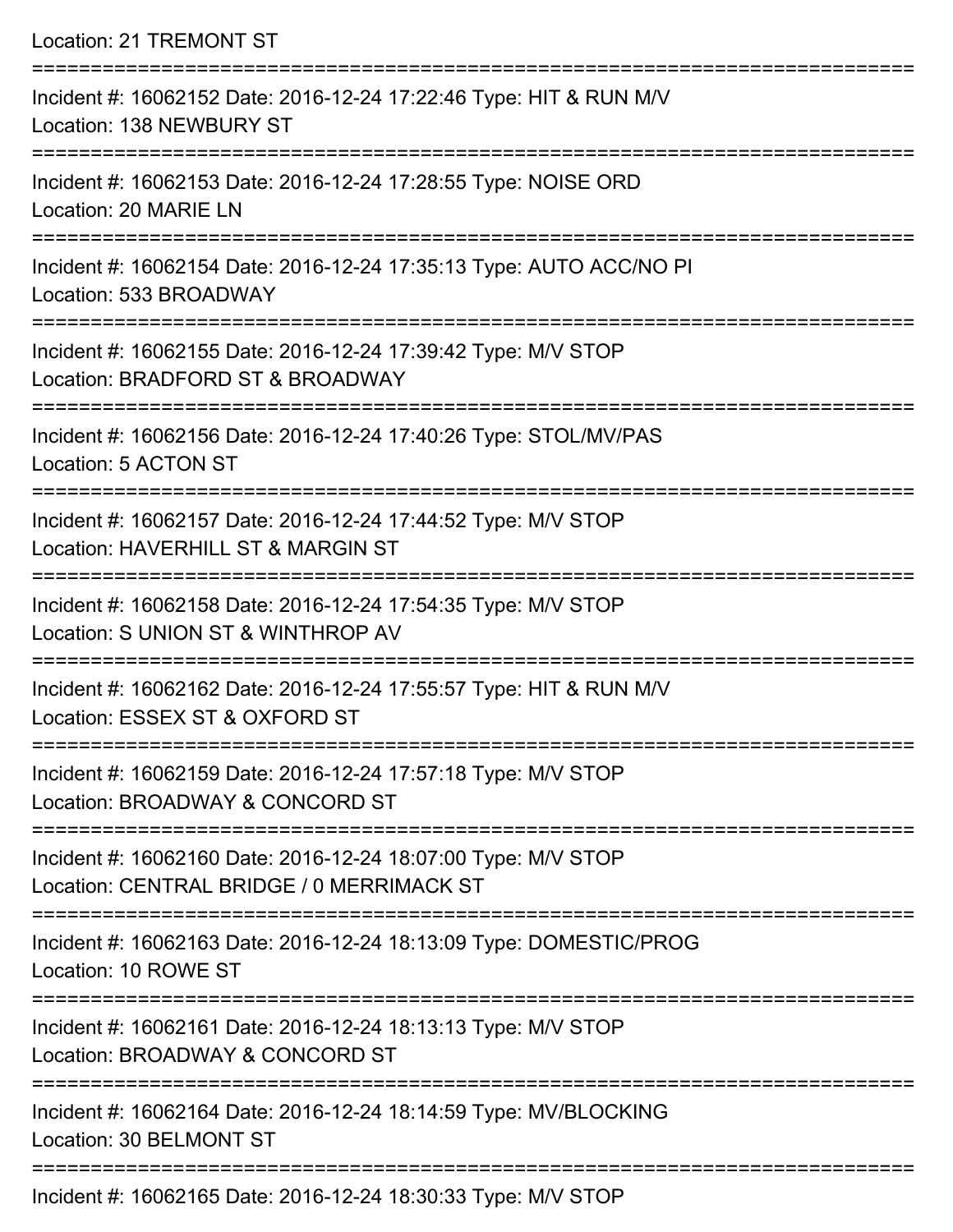| Incident #: 16062166 Date: 2016-12-24 18:41:46 Type: M/V STOP<br>Location: 248 BROADWAY                                                 |
|-----------------------------------------------------------------------------------------------------------------------------------------|
| Incident #: 16062167 Date: 2016-12-24 18:43:02 Type: M/V STOP<br>Location: 248 BROADWAY                                                 |
| Incident #: 16062168 Date: 2016-12-24 18:48:02 Type: DOMESTIC/PROG<br>Location: 75 BROOKFIELD ST FL 3                                   |
| Incident #: 16062170 Date: 2016-12-24 18:50:00 Type: DOMESTIC/PAST<br>Location: 99 WINTHROP AV                                          |
| Incident #: 16062169 Date: 2016-12-24 18:50:55 Type: M/V STOP<br>Location: LAWRENCE ST & PARK ST                                        |
| Incident #: 16062171 Date: 2016-12-24 18:58:40 Type: LARCENY/PAST<br>Location: 353 ELM ST #546                                          |
| Incident #: 16062172 Date: 2016-12-24 19:01:24 Type: ALARM/BURG<br>Location: 603 S UNION ST                                             |
| ===========<br>Incident #: 16062173 Date: 2016-12-24 19:08:27 Type: UNWANTEDGUEST<br>Location: LAWRENCE GENERAL HOSPITAL / 1 GENERAL ST |
| Incident #: 16062174 Date: 2016-12-24 19:35:25 Type: M/V STOP<br>Location: ESSEX ST & NEWBURY ST                                        |
| Incident #: 16062175 Date: 2016-12-24 19:52:59 Type: M/V STOP<br>Location: AMESBURY ST & COMMON ST                                      |
| Incident #: 16062176 Date: 2016-12-24 19:54:58 Type: M/V STOP<br>Location: 124 HAVERHILL ST                                             |
| Incident #: 16062177 Date: 2016-12-24 20:04:59 Type: DISTURBANCE<br>Location: 35 S BROADWAY                                             |
| Incident #: 16062178 Date: 2016-12-24 20:05:18 Type: AUTO ACC/NO PI<br>Location: 35 WESLEY ST                                           |
| Incident #: 16062179 Date: 2016-12-24 20:07:28 Type: M/V STOP                                                                           |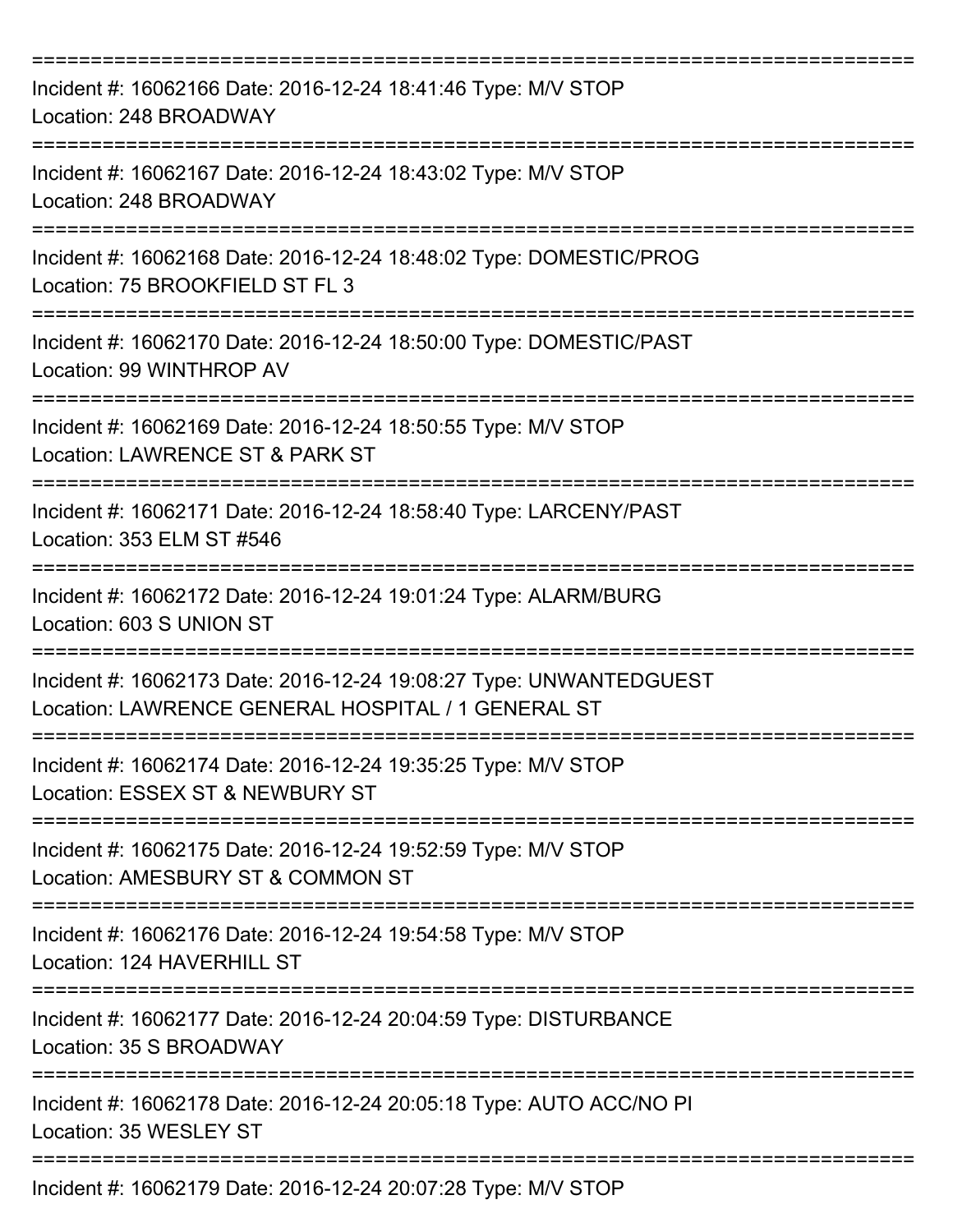| Incident #: 16062180 Date: 2016-12-24 20:14:03 Type: AUTO ACC/NO PI<br>Location: BOXFORD ST & PHILLIPS ST |
|-----------------------------------------------------------------------------------------------------------|
| Incident #: 16062181 Date: 2016-12-24 20:37:53 Type: SUS PERS/MV<br>Location: 67 NEWTON ST                |
| Incident #: 16062182 Date: 2016-12-24 20:47:31 Type: INVESTIGATION<br>Location: 4 FITZ ST                 |
| Incident #: 16062183 Date: 2016-12-24 20:48:32 Type: MV/BLOCKING<br>Location: CAMBRIDGE ST & S UNION ST   |
| Incident #: 16062184 Date: 2016-12-24 20:57:13 Type: M/V STOP<br>Location: FRONT ST & S BROADWAY          |
| Incident #: 16062185 Date: 2016-12-24 21:24:18 Type: DRUG OVERDOSE<br>Location: 205 WEST ST               |
| Incident #: 16062186 Date: 2016-12-24 21:25:52 Type: AMBULANCE ASSSI<br>Location: 35 SWAN ST              |
| Incident #: 16062187 Date: 2016-12-24 21:40:35 Type: M/V STOP<br>Location: 50 ISLAND ST                   |
| Incident #: 16062188 Date: 2016-12-24 21:44:06 Type: MV/BLOCKING<br>Location: 270 E HAVERHILL ST          |
| Incident #: 16062189 Date: 2016-12-24 21:47:21 Type: HIT & RUN M/V<br>Location: 28 HALL ST                |
| Incident #: 16062190 Date: 2016-12-24 21:49:11 Type: AUTO ACC/NO PI<br>Location: NEWTON ST & SANBORN ST   |
| Incident #: 16062191 Date: 2016-12-24 21:50:34 Type: MV/BLOCKING<br>Location: 30 ROBINSON CT              |
| Incident #: 16062192 Date: 2016-12-24 21:53:52 Type: MV/BLOCKING<br>Location: 37 WOODLAND ST              |
| Incident #: 16062193 Date: 2016-12-24 22:02:02 Type: SUS PERS/MV                                          |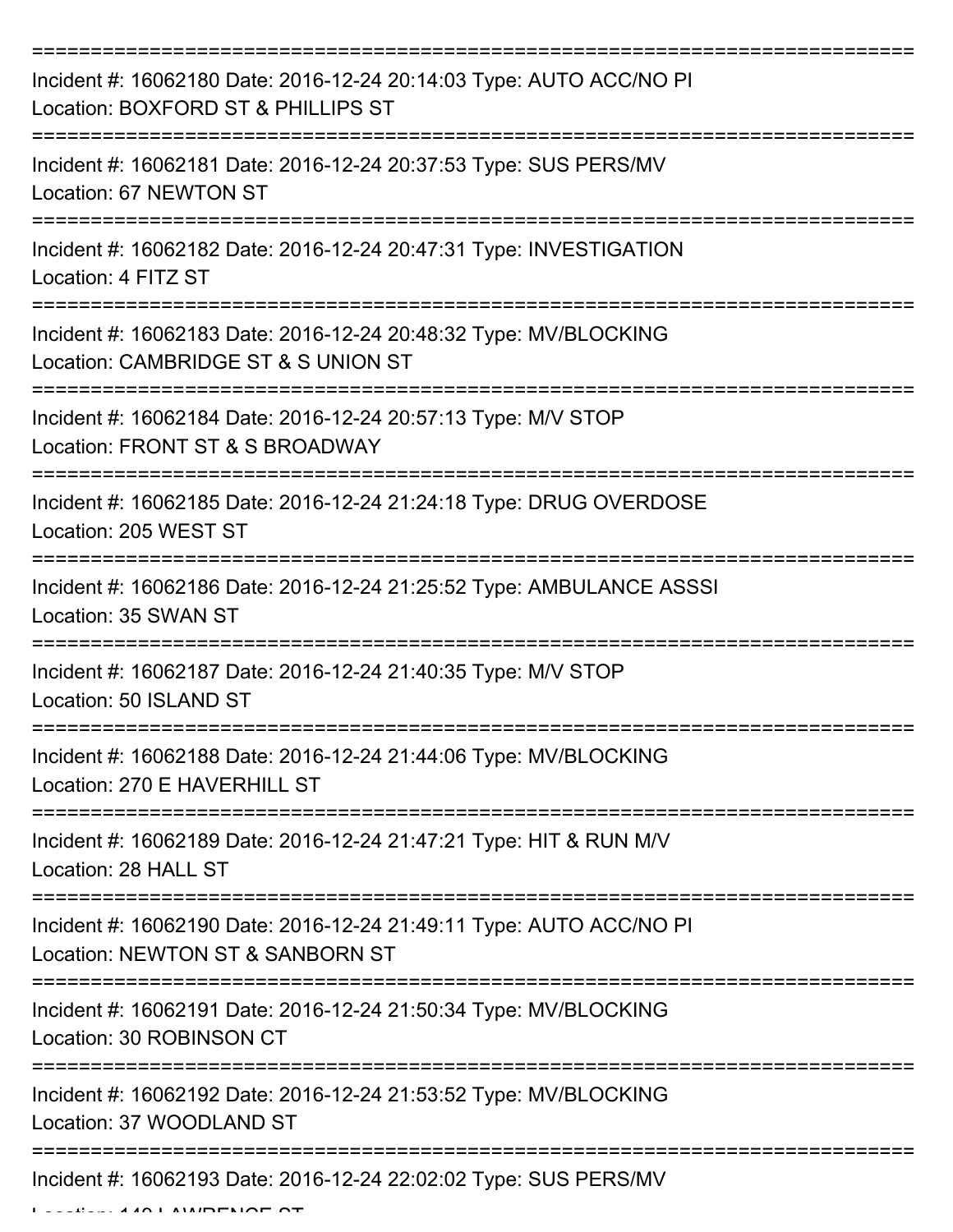| Incident #: 16062194 Date: 2016-12-24 22:16:27 Type: M/V STOP<br>Location: ANDOVER ST & STATE ST         |
|----------------------------------------------------------------------------------------------------------|
| Incident #: 16062195 Date: 2016-12-24 22:30:22 Type: HIT & RUN M/V<br>Location: HAVERHILL ST & OXFORD ST |
| Incident #: 16062196 Date: 2016-12-24 22:33:42 Type: MV/BLOCKING<br>Location: 71 BYRON AV                |
| Incident #: 16062198 Date: 2016-12-24 22:38:20 Type: HIT & RUN M/V<br>Location: 28 HALL                  |
| Incident #: 16062197 Date: 2016-12-24 22:38:51 Type: M/V STOP<br>Location: LAWRENCE ST & PARK ST         |
| Incident #: 16062199 Date: 2016-12-24 22:42:39 Type: DK (DRUNK)<br>Location: 103 BROADWAY                |
| Incident #: 16062200 Date: 2016-12-24 22:44:00 Type: B&E/ATTEMPY<br>Location: 136 WEST ST                |
| Incident #: 16062201 Date: 2016-12-24 22:56:17 Type: NOISE ORD<br>Location: 212 WATER ST FL 1            |
| Incident #: 16062202 Date: 2016-12-24 23:00:20 Type: M/V STOP<br>Location: HAMPSHIRE ST & LEBANON ST     |
| Incident #: 16062203 Date: 2016-12-24 23:10:19 Type: M/V STOP<br>Location: BROADWAY & GREEN ST           |
| Incident #: 16062204 Date: 2016-12-24 23:11:01 Type: HIT & RUN M/V<br>Location: 419 HAMPSHIRE ST         |
| Incident #: 16062205 Date: 2016-12-24 23:16:43 Type: AUTO ACC/PI<br>Location: 121 HAVERHILL ST           |
| Incident #: 16062206 Date: 2016-12-24 23:18:07 Type: MV/BLOCKING<br>Location: 16 SWAN ST                 |
| Incident #: 16062207 Date: 2016-12-24 23:28:21 Type: BUILDING FIRE                                       |